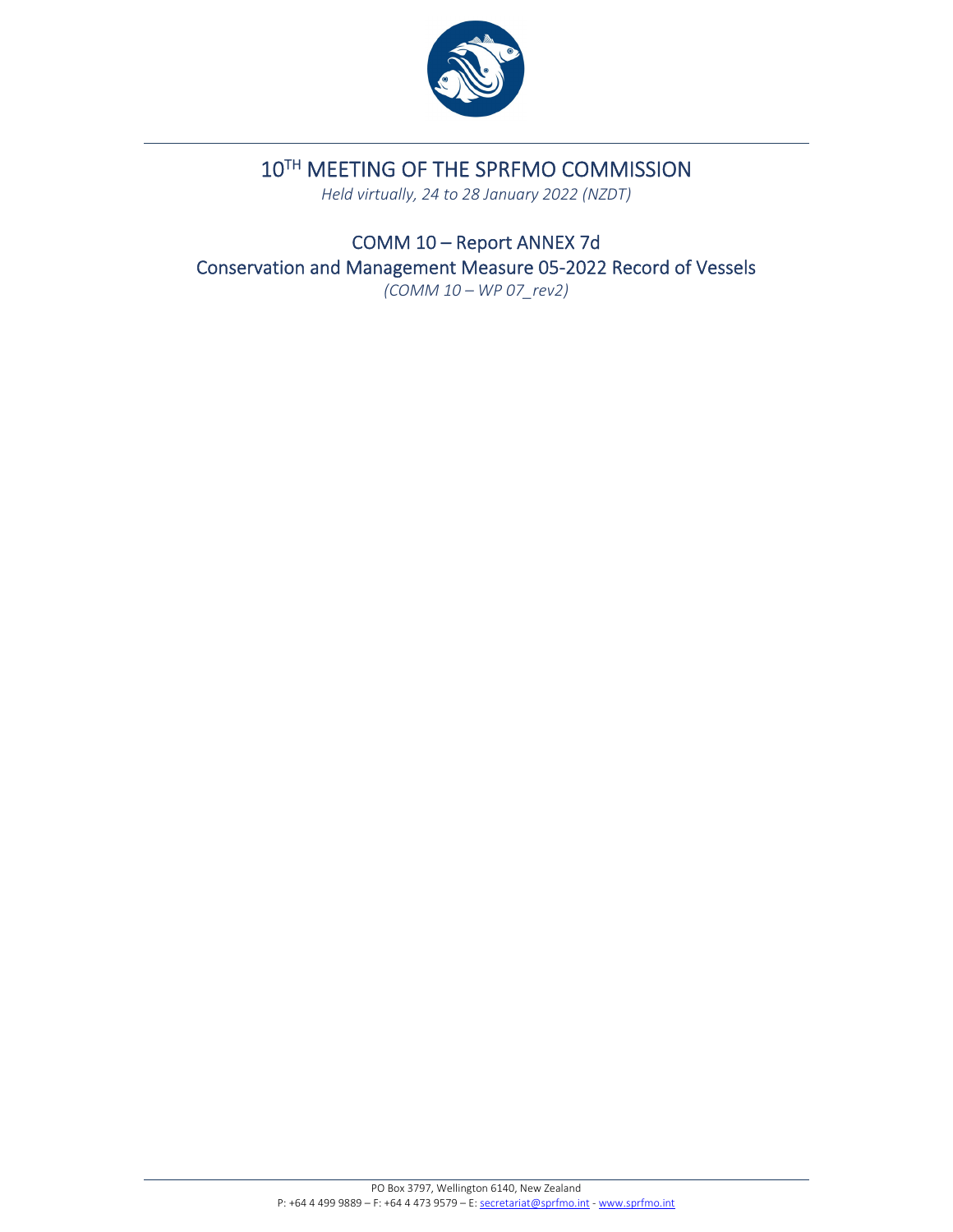

# CMM 05-202<del>1</del>2

## Conservation and Management Measure for the Establishment of the Commission Record of Vessels Authorised to Fish in the Convention Area

*(Supersedes CMM 05‐20219)*

#### The Commission of the South Pacific Regional Fisheries Management Organisation;

*RECALLING* Article 27 (1)(a) of the Convention regarding the establishment of appropriate procedures for effective monitoring, control and surveillance of fishing and to ensure compliance with this Convention and the Conservation and Management Measures (CMMs) adopted by the Commission, including the establishment and maintenance of a Commission record of vessels authorised to fish in the Convention Area;

*CONSIDERING* that according to Article 1 (1)(h) of the Convention, "fishing vessel" means any vessel used or intended for fishing, including fish processing vessels, support ships, carrier vessels and any other vessel directly engaged in fishing operations;

*NOTING that Article 19(2)(b) of the Convention stresses the need to avoid adverse impacts on, and ensure* access to fisheries by, subsistence, small-scale and artisanal fishers and women fish workers when establishing *CMMs for fishery resources covered by the Convention.*

*TAKING INTO ACCOUNT* the provisions of Articles 23 and 25 of the Convention, regarding Data collection, compilation and exchange and flag State duties;

*ADOPTS* the following CMM in accordance with Articles 8 and 27 of the Convention:

- 1. The appropriate government authorities of Members and Cooperating Non‐Contracting Parties (CNCP) shall only authorise fishing vessels flying their flag to fish in the Convention Area where they are able to exercise effectively their responsibilities in respect of such vessels under the Convention, including relevant CMMs adopted by the Commission, and in accordance with relevant international law.
- 2. Each Member and CNCP will take into account the history of fishing vessels and operators with respect to their compliance (or non‐compliance) with relevant CMMs when considering whether or not to authorise a particular fishing vessel flying its flag to fish in the Convention Area. Members and CNCPs shall ensure that no authorisation to fish in the Convention Area is issued to or maintained for a vessel included on any Regional Fisheries Management Organisation Illegal, Unreported and Unregulated (IUU) vessel list or on the IUU vessel list of the Commission for the Conservation of Antarctic Marine Living Resources.
- 3. Each Member or CNCP shall take necessary measures to ensure that vessels flying their flag and authorised to fish in the Convention Area have a sufficient level of ownership by citizens, residents or legal entities within its jurisdiction to allow enforcement action to be effectively taken against them.
- 4. Each Member and CNCP is toshall maintain a register of fishing vessels entitled to fly its flag and authorised to fish in the Convention Area.
- 5. Members and CNCPs are shallto collect and include for each vessel on its register of fishing vessels entitled to fly its flag and authorised to fish in the Convention Aarea, the data described in Annex 1 of this Measure.
- 6. For vessels not previously on the SPRFMO Record of Vessels, Members and CNCPs shall inform the Executive Secretary of the vessels flying their flag authorised to fish in the Convention Area at least 15 days previous to the first entry of such vessels in the Convention Area for the purposes of fishing for SPRFMO fishery resources. In doing so, Members or CNCP shall provide the Executive Secretary the vessel's details, including the information required byas indicated in Annex 1 of this Measure in order for the vessel to be validly included on the Commission Record of Vessels..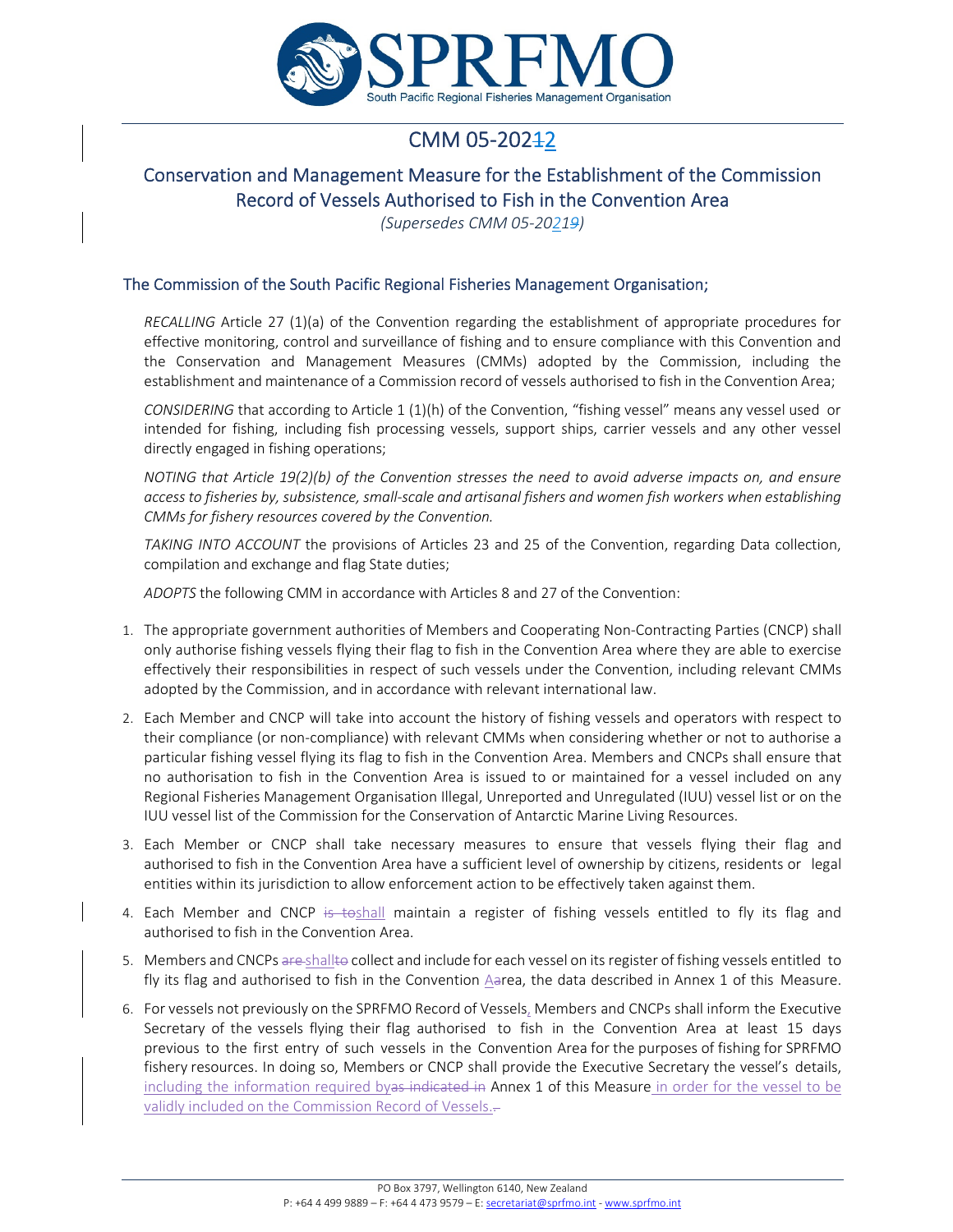

- 7. Members and CNCPs shall ensure that the vessel data specified in Annex 1 for the vessels flying their flag authorised to fish in the Convention Area is updated. Any modification regarding the vessel data shall be notified by the relevant Member or CNCP to the Executive Secretary within 15 days after such modification.
- 8. Members and CNCPs shall inform the Executive Secretary when authorisations to fish in the Convention area are revoked, relinquished or otherwise no longer valid. This information shall be submitted immediately or in any case in no more than 3 days of the date of any such change.
- 9. An authorisation entry on the SPRFMO Record of Vesselsshall cease to be a valid entry when there is a change in any of the following details until the required information is updated:
	- a) Vessel flag State;
	- b) International Radio call sign (if any);
	- c) Flag authorisation start date;
	- d) Flag authorisation end date;
	- e) UVI (Unique Vessel Identifier)/IMO number (if issued).
- 10. Where a notification indicates a change of Vessel flag, the Secretariat shall inform the previous flag State on the Record of Vessels of the notification within 5 days of receiving such notification in order to confirm the Vessel flag has changed.
- 11. The Commission Record of Vessels shall include all the fishing vessels on Member's and CNCP's records authorised to fish in the Convention Area, including the data submitted by Members and CNCPs according to Annex 1 of this Measure.
- 12. The Executive Secretary shall maintain the Commission Record of Vessels authorised to fish in the Convention Area. The Executive Secretary shall only include a vessel on the Commission Record of Vessels once the mandatory information required by Annex I has been submitted<sup>12</sup>. A summary of the Record of Vessels shall be publicly available on the SPRFMO website, according to the provision of paragraph 6 of CMM 02‐2021 (Data Standards).
- 13. The Record of Vessels shall indicate which of the authorised vessels have been actively fishing for each year. To this end each Member and CNCP participating in fishing activities in the Convention shall notify the Executive Secretary of the vessels that are actively fishing or engaged in transhipment in the Convention Area. In the case of vessels involved in the *Trachurus murphyi* fishery, this information shall be submitted within 20 days of the end of each month. For vessels involved in other fisheries within the Convention Area, this information shall be submitted on annual basis, within 30 days of the end of the year. The Executive Secretary shall maintain lists of the vessels so notified and will make them available on the SPRFMO website.
- 14. When a previously authorised vessel is no longer authorised by the Member or CNCP to fish within the Convention Area, such vessel shall not be deleted from the Record of Vessels, but labelled as "not currently authorised".
- 15. The Commission will review this CMM as required, to consider amendments to this measure to improve its effectiveness and to take into account, among others, the developments of the FAO Global Record initiative as relevant.

<sup>&</sup>lt;sup>1</sup> The Executive Secretary shall provide advice to the relevant Member and CNCP within two business days if the minimum information requirements have not been met.

i<sup>2</sup> The Executive Secretary shall identify which vessels, if any, on the Record of Vessels do not meet the minimum information requirements. Such vessels shall be marked 'incomplete' in the Record. By no later than 30 April 2022, the Executive Secretary shall write to any Members and CNCPs whose flagged vessels have incomplete information and request that the Member or CNCP either provide the outstanding information or request removal of such vessels from the Record of Vessels before 31 December<sup>0</sup> June-2022.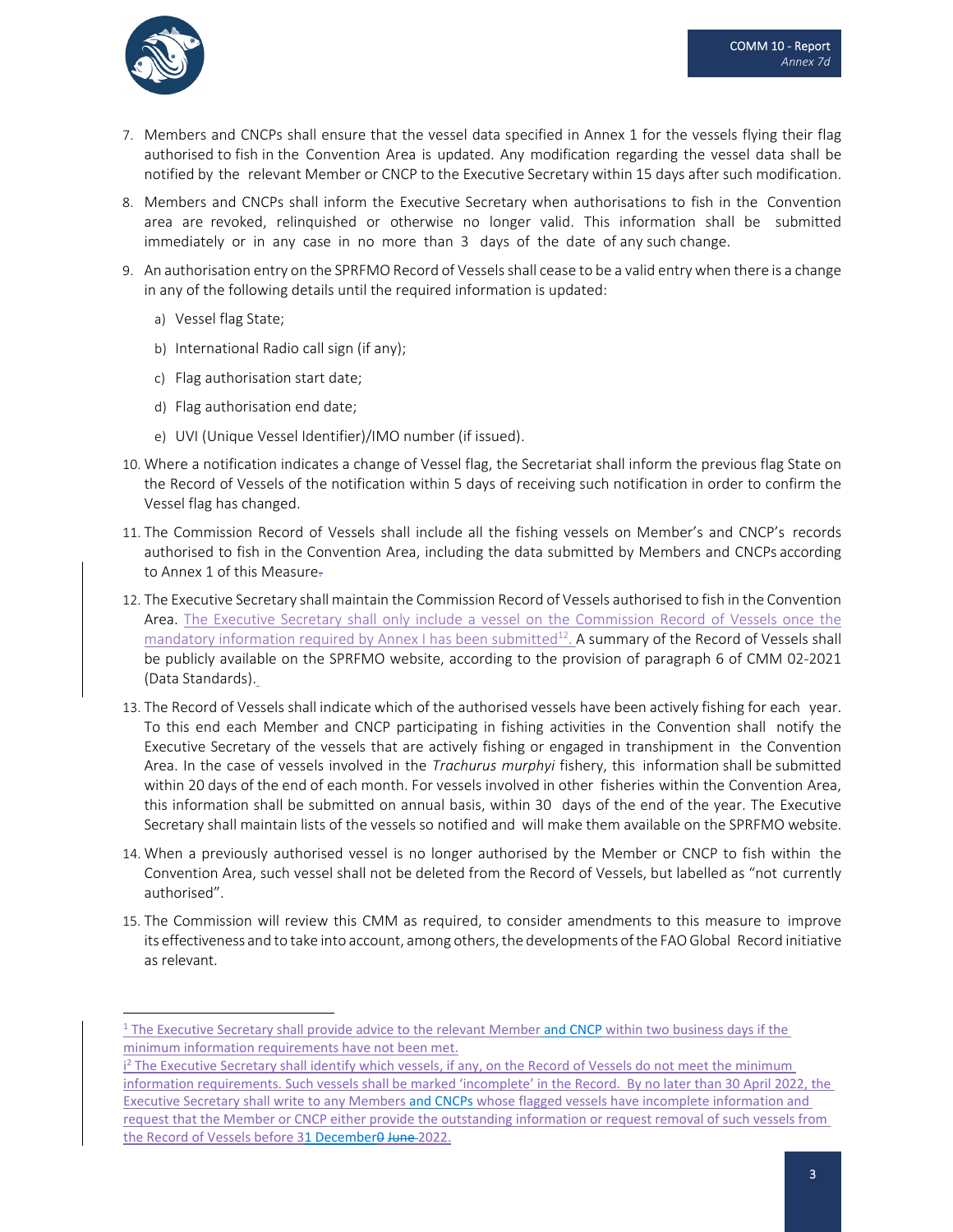

### ANNEX 1

### Standard for Vessel Data

- 1. Members and CNCP shallare to collect data on an un-aggregated (vessel by vessel) basis.
- 2. The following fields of data are toshall be collected, included on Member's and CNCP's authorised vessel records, and informed to the Executive Secretary, pursuant to paragraphs 6 and 7 of this measure.
	- a) Current vessel flag (using the codes indicated in Annex 2);
	- b) Name of vessel;
	- c) Registration number;
	- d) International radio call sign (if any);
	- e) UVI (Unique Vessel Identifier)/IMO number (if issued)<sup>3</sup>;
	- f) Previous Names (if known);
	- g) Port of registry;
	- h) Previous flag (if any, and using the codes indicated in Annex 2);
	- i) Type of vessel (Use appropriate ISSCFV codes, Annex 10 of CMM 02-2021 (Data Standards));
	- j) Type of fishing method(s) (Use appropriate ISSCFG codes, Annex 9 of CMM 02-2021 (Data Standards));
	- k) Length;
	- l) Length type e.g. "LOA", "LBP";
	- m) Gross Tonnage GT (to be provided as the preferred unit of tonnage);
	- n) Gross Register Tonnage GRT (to be provided if GT not available; may also be provided in addition to GT);
	- o) Power of main engine(s) (kW);
	- $p)$  Hold capacity (m<sup>3</sup>);
	- q) Freezer type (if applicable);
	- r) Number of freezers units (if applicable);
	- s) Freezing capacity (if applicable);
	- t) Vessel communication types and numbers (INMARSAT A, B and C numbers)<sup>4</sup>;
	- u) VMS system details (brand, model, features and identification);
	- v) Name of owner(s);
	- w) Address of owner(s);
	- x) Date of inclusion into the SPRFMO Record;
	- y) Flag authorisation end date;
	- z) Flag authorisation start date;
	- aa) Good quality high resolution photographs of the vessel of appropriate brightness and contrast, no older than 5 years, which shall consist of:
		- i. one photograph not smaller than  $12 \times 7$  cm showing the starboard side of the vessel displaying its full overall length and complete structural features;
		- ii. one photograph not smaller than  $12 \times 7$  cm showing the port side of the vessel displaying its full overall length and complete structural features;
		- iii. one photograph not smaller than  $12 \times 7$  cm showing the stern taken directly from astern.

<sup>&</sup>lt;sup>3</sup> Effective 1 January 2020, Members and CNCPs shall ensure that all fishing vessels flying their flag that are authorised to fish in the Convention Area have IMO numbers issued to them. Artisanal fishing vessels from coastal developing States of no more than 15 metres in length fishing for jumbo flying squid will not be required to provide such information if not qualified to be issued one. Under that circumstance, these artisanal vessels must comply with international accepted identification and marking requirements, to identify the flag State, followed by the vessel's national registration or authorisation number (separated by a hyphen) as it appears in its flag State national registration certificate, and provide the information as an alternative of this requirement. The flag State shall notify the Secretariat of the vessels to which this derogation applies at least 15 days before their first entering into the Convention area. Unless otherwise decided by the Commission, this derogation will expire on 1 January 2026.

<sup>4</sup> Artisanal fishing vessels from coastal developing States of no more than 15 metres in length, if not capable of having an INMARSAT system on board, shall comply with the communications and safety of human life on board requirements established for the high seas by its flag State, and provide the information as an alternative of this requirement. Unless otherwise decided by the Commission, this derogation will expire on 1 January 2026.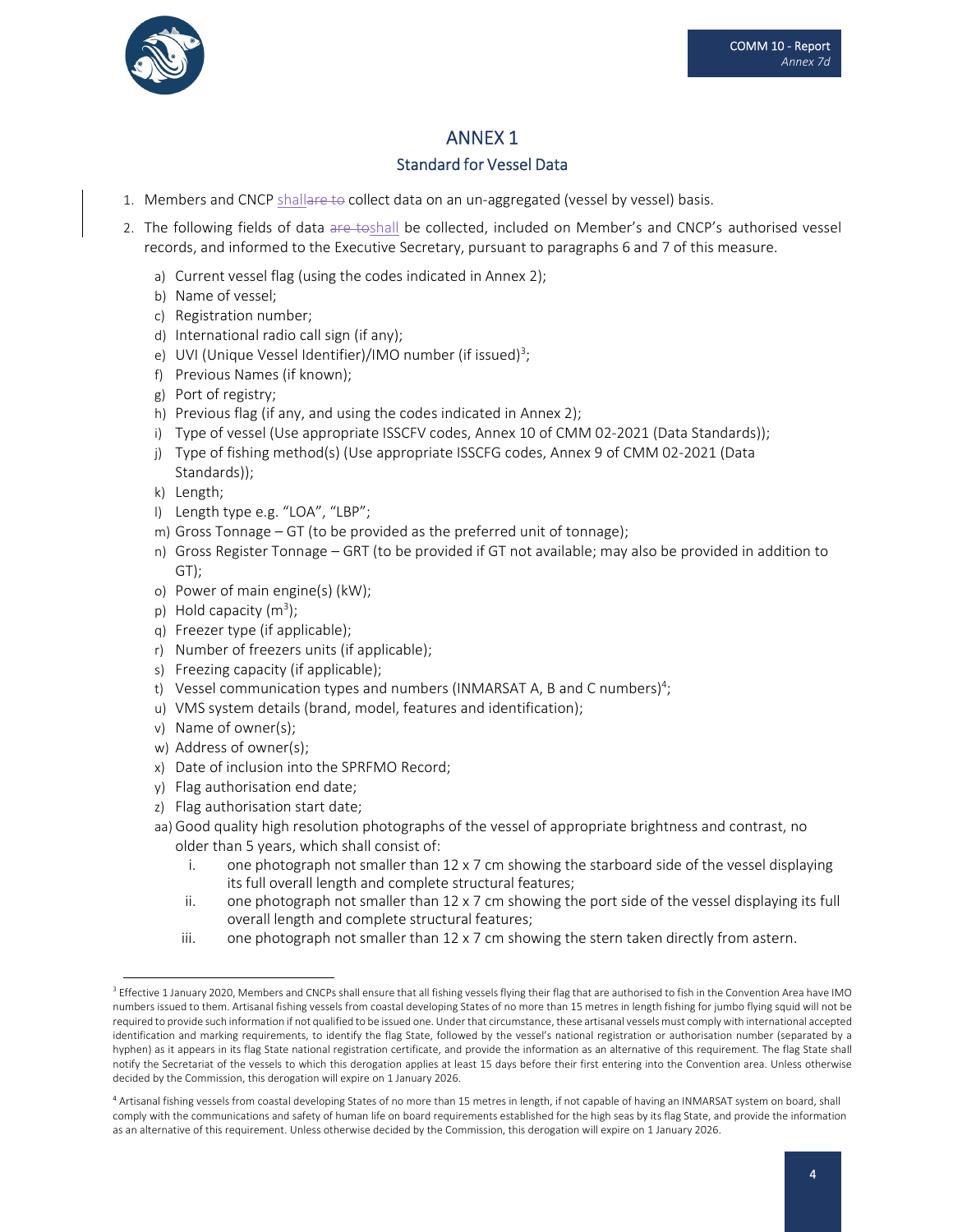

- 3. Each Member and CNCP shall, to the extent practicable, also provide to the Executive Secretary at the same time as submitting information in accordance with paragraph 2 of this Annex, the following additional information:
	- a) External markings (such as vessel name, registration number or international radio call sign);
	- b) Types of fish processing lines (if applicable);
	- c) When built;
	- d) Where built;
	- e) Moulded depth;
	- f) Beam;
	- g) Electronic equipment on board (i.e., radio, echo sounder, radar, net sonde);
	- h) Name of license owner(s) (if different from vessel owner);
	- i) Address of license owner(s) (if different from vessel owner);
	- j) Name of operator(s) (if different from vessel owner);
	- k) Address of operator(s) (if different from vessel owner);
	- l) Name of vessel master;
	- m) Nationality of vessel master;
	- n) Name of fishing master;
	- o) Nationality of fishing master.
- 4. When Members and CNCPs provide the data indicated in paragraph 2 of this Annex, they shawill do so in accordance with the specifications and format prescribed in Annex 8 of CMM 02‐2021 (Data Standards).